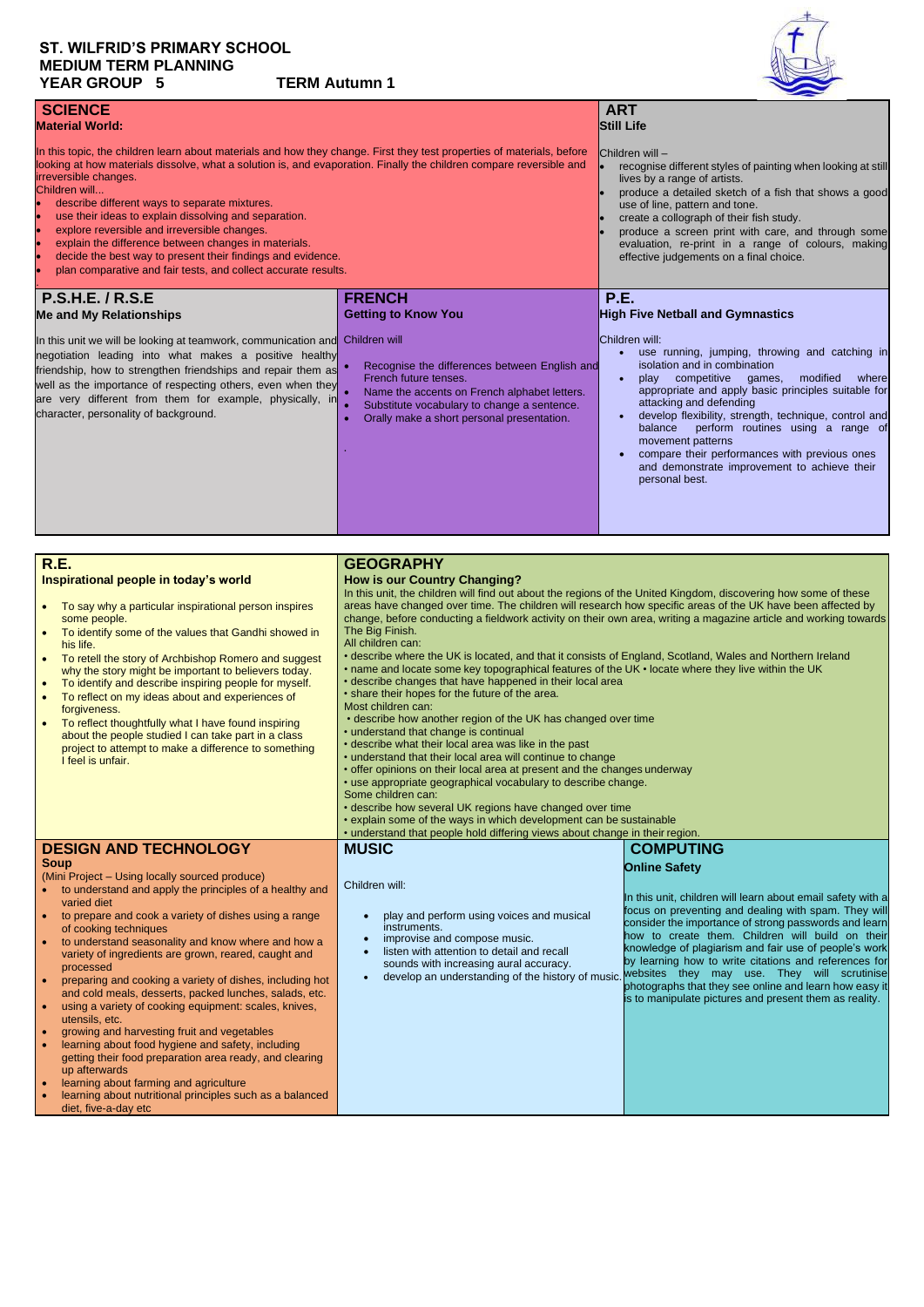# **ST. WILFRID'S PRIMARY SCHOOL MEDIUM TERM PLANNING YEAR GROUP 5 TERM Autumn 2**



| <b>SCIENCE</b><br><b>Forces:</b>                                                                                                                                                                                                                                                                                                                                                                                                                                                                                                                                                                                                                                                                                                                                                                                                                                                                                                                                                                                                                                                                                                                                    |                                                                                                                                                                                                                                                                                                                                                                                                                                                                                                                                                                    | <b>ART</b><br><b>Still Life (continued)</b>                                                                                                                                                                                                                                                                                                                                                                                                                                     |
|---------------------------------------------------------------------------------------------------------------------------------------------------------------------------------------------------------------------------------------------------------------------------------------------------------------------------------------------------------------------------------------------------------------------------------------------------------------------------------------------------------------------------------------------------------------------------------------------------------------------------------------------------------------------------------------------------------------------------------------------------------------------------------------------------------------------------------------------------------------------------------------------------------------------------------------------------------------------------------------------------------------------------------------------------------------------------------------------------------------------------------------------------------------------|--------------------------------------------------------------------------------------------------------------------------------------------------------------------------------------------------------------------------------------------------------------------------------------------------------------------------------------------------------------------------------------------------------------------------------------------------------------------------------------------------------------------------------------------------------------------|---------------------------------------------------------------------------------------------------------------------------------------------------------------------------------------------------------------------------------------------------------------------------------------------------------------------------------------------------------------------------------------------------------------------------------------------------------------------------------|
| In this topic children learn about forces and machines. Starting with the force of gravity, they then study friction forces,<br>including air and water resistance, before investigating how simple machines work.<br>All children can<br>explain what makes objects fall to the Earth.<br>$\bullet$<br>plan a fair test to find out how well different objects fall.<br>decide on new question to test as a result of their observations.<br>$\bullet$<br>plan a fair test to investigate different types of friction and water<br>$\bullet$<br>resistance. make some detailed observations and present them clearly.<br>Most children can<br>come up with a sensible conclusion.<br>explain how levers, springs, pulleys and gears transmit force and<br>motion. make some simple machines.<br>design and make a Rube Goldberg machine containing at least four different simple machines.<br>$\bullet$<br>Some children can<br>identify sources of error in investigations.<br>identify investigations to undertake on various forms of friction.<br>design and make a Rube Goldberg machine containing at least six simple machines, including geared sections. |                                                                                                                                                                                                                                                                                                                                                                                                                                                                                                                                                                    | Children will -<br>recognise different styles of painting when<br>looking at still lives by a range of artists.<br>produce a detailed sketch of a fish that<br>shows a good use of line, pattern and tone.<br>create a collograph of their fish study.<br>produce a screen print with care, and<br>through some evaluation, re-print in a range<br>of colours, making effective judgements on a<br>final choice.                                                                |
| <b>P.S.H.E./R.S.E.</b>                                                                                                                                                                                                                                                                                                                                                                                                                                                                                                                                                                                                                                                                                                                                                                                                                                                                                                                                                                                                                                                                                                                                              | <b>FRENCH</b>                                                                                                                                                                                                                                                                                                                                                                                                                                                                                                                                                      | <b>P.E.</b>                                                                                                                                                                                                                                                                                                                                                                                                                                                                     |
| <b>Valuing Difference</b>                                                                                                                                                                                                                                                                                                                                                                                                                                                                                                                                                                                                                                                                                                                                                                                                                                                                                                                                                                                                                                                                                                                                           | <b>All About Ourselves</b>                                                                                                                                                                                                                                                                                                                                                                                                                                                                                                                                         | <b>Gymnastics &amp; Netball</b>                                                                                                                                                                                                                                                                                                                                                                                                                                                 |
| Through this unit children will be encouraged:<br>To recognise the importance of self-respect and how this can affect their<br>thoughts and feelings about themselves.<br>To listen and respond respectfully to a wide range of people, including those<br>whose traditions, beliefs and lifestyle are different to their own.<br>To recognise the importance of having compassion towards others.<br>To recognise the impact of bullying, including offline and online, and the<br>consequences of hurtful behaviour.<br>To respond to hurtful behaviour experienced or witnessed, offline and online<br>(including teasing, name-calling, bullying, trolling, harassment or the deliberate<br>excluding of others) with taught strategies; how to report concerns and get<br>support.<br>To recognise discrimination: what it means and how to challenge it.<br>To recognise the importance of respecting the differences and similarities<br>between people and recognising what they have in common with others e.g.<br>physically, in personality or background.                                                                                               | children will:<br>name some parts of the body;<br>respond appropriately when asked a<br>simple question;<br>give a simple description of their eyes<br>and hair;<br>place the adjective correctly in a<br>simple sentence;<br>use a small number of everyday verbs<br>in simple dialogues;<br>make simple statements in the third<br>person:<br>match emotion/health words with their<br>pictures.<br>identify a dangerous spam email;<br>create multiple strong passwords for use<br>across different platforms;<br>spot citations online;<br>alter a photograph. | use running, jumping, throwing and<br>catching in isolation and in<br>combination<br>play competitive games, modified<br>$\bullet$<br>where appropriate, and apply basic<br>principles suitable for attacking and<br>defending<br>develop flexibility, strength,<br>technique, control and balance<br>perform dances using a range of<br>movement patterns<br>compare their performances with<br>previous ones and demonstrate<br>improvement to achieve their<br>personal best |

- Select and use a wide range of tools and equipment to perform practical tasks
- Select from construction material and components according to functional properties

Apply understanding of how to strengthen, stiffen and reinforce complex structures

## **R.E. Peace at Christmas time**

• To know about and can understand the importance of

peace within Christianity.

within Christianity.

• To describe the importance of the message of peace

• To write a Christmas prayer that encompasses the idea

of peace.

to my understanding of different stories.

• To understand why Jesus is seen as the light of the world

and what this means.

# **HISTORY**

**What impact did the Anglo Saxons have?** 

In this unit, the children will explore the world of the Anglo-Saxons, and why they came to Britain.

- All children can:
	- ask questions of the evidence
- To understand and apply the Christian message of peace • reach a conclusion at the end of an enquiry
	- understand where the Anglo-Saxons came from.
	- Most children can:
	- ask clearly focused questions of the evidence
	- reach a conclusion based on the evidence they have before them
	- explain why the Anglo-Saxons came to Britain.

Some children can:

- realise that interpretations and reconstructions might only be partial views of Saxon England
- understand that it is not always possible to reach a conclusion based on what we know
- distinguish between 'push and pull' factors as a cause of migration.

#### **DESIGN AND TECHNOLOGY Autumn Fair Games**

# Design

- Use research and develop design criteria
- Generate and develop design criteria through annotated sketches

Make

Evaluate

• Evaluate against design criteria, consider how to make improvements

Technical knowledge

# **MUSIC**

Children will:

- play and perform using voices and musical instruments.
- improvise and compose music.
	- listen with attention to detail and recall sounds with increasing aural accuracy.
- develop an understanding of the history of music

## **COMPUTING Scratch**

- Use repetition and variables to create a scoring system
- Design a numeracy game using variables, selection and repetition
- Program the game you have designed using variables, selection and repetition
- Use variables and inputs within Scratch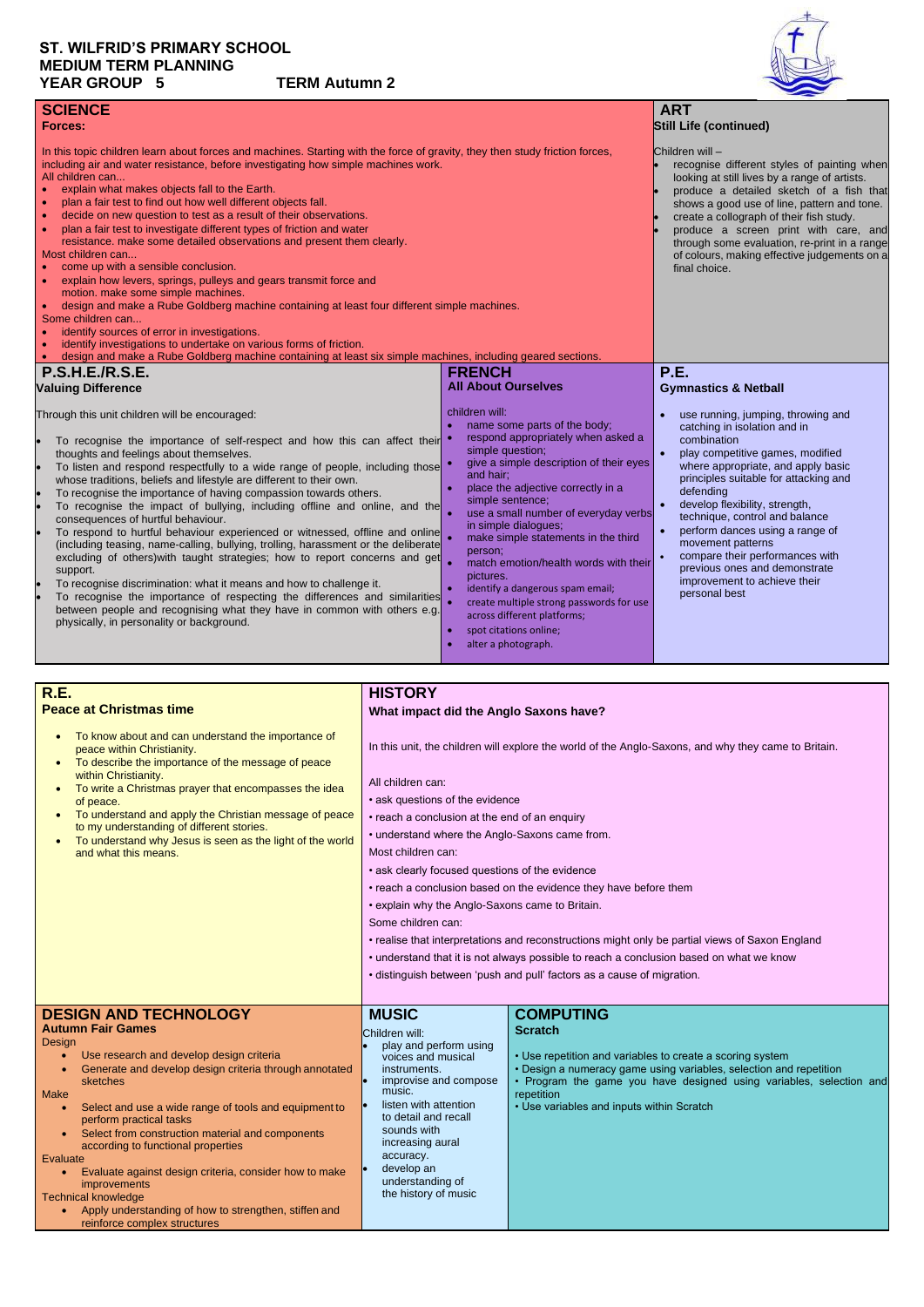# **ST. WILFRID'S PRIMARY SCHOOL MEDIUM TERM PLANNING YEAR GROUP 5 TERM Spring 1**



| <b>SCIENCE</b><br><b>Earth and Space:</b><br>In this topic, children learn about space. Starting with the Solar System, they look next at how ideas about space have changed<br>over time, before finally exploring what causes us to experience night and day on Earth.<br>All children can<br>explain what the Solar System is.<br>name the eight planets in the Solar System in order of their distance away from the Sun.<br>Most children can<br>use mathematics accurately to make a model of our Solar System.<br>describe the difference between the geocentric and heliocentric models of the Solar System.<br>$\bullet$<br>explain how people's ideas of the Solar System have changed over time.<br>$\bullet$<br>use secondary sources to research scientific ideas.<br>$\bullet$<br>Some children can<br>explain how the Moon orbits the Earth to cause a month.<br>explain how the Earth's movement causes night and day.<br>use simple models to explain how a month and day and night are caused.<br>$\bullet$                                                                                                                                                                                                                |                                                                                                                                                                                                                                                                                                                        | <b>ART</b><br><b>LS. Lowery (Perspective Drawing)</b><br>to learn about great artists in<br>$\bullet$<br>history<br>to learn some of the techniques for<br>$\bullet$<br>perspective drawing<br>to create a sketch book to<br>develop ideas<br>to create a perspective street<br>scene                                                                                                                                                                                                                     |
|----------------------------------------------------------------------------------------------------------------------------------------------------------------------------------------------------------------------------------------------------------------------------------------------------------------------------------------------------------------------------------------------------------------------------------------------------------------------------------------------------------------------------------------------------------------------------------------------------------------------------------------------------------------------------------------------------------------------------------------------------------------------------------------------------------------------------------------------------------------------------------------------------------------------------------------------------------------------------------------------------------------------------------------------------------------------------------------------------------------------------------------------------------------------------------------------------------------------------------------------|------------------------------------------------------------------------------------------------------------------------------------------------------------------------------------------------------------------------------------------------------------------------------------------------------------------------|-----------------------------------------------------------------------------------------------------------------------------------------------------------------------------------------------------------------------------------------------------------------------------------------------------------------------------------------------------------------------------------------------------------------------------------------------------------------------------------------------------------|
| <b>SEAL / P.S.H.E.</b><br><b>Keeping Myself Safe</b>                                                                                                                                                                                                                                                                                                                                                                                                                                                                                                                                                                                                                                                                                                                                                                                                                                                                                                                                                                                                                                                                                                                                                                                         | <b>FRENCH</b><br><b>That's Tasty</b>                                                                                                                                                                                                                                                                                   | <b>P.E.</b><br><b>Dance and Hockey</b>                                                                                                                                                                                                                                                                                                                                                                                                                                                                    |
| Through this unit most children will know:<br>how to recognise that habits can have both positive and negative<br>effects on a healthy lifestyle.<br>about the risks and effects of legal drugs common to everyday life.<br>(e.g. cigarettes, e-cigarettes/vaping, alcohol and medicines) and their<br>impact on health; recognise that drug use can become a habit which<br>can be difficult to break.<br>how to predict, assess and manage risk in different situations.<br>about hazards (including fire risks) that may cause harm, injury or risk<br>in the home and what they can do reduce risks and keep safe.<br>strategies for recognising and managing peer influence and a desire<br>for peer approval in friendships; to recognise the effect of online<br>actions on others.<br>about why someone may behave differently online, including<br>pretending to be someone they are not; strategies for recognising<br>risks, harmful content and contact; how to report concerns.<br>how to respond safely and appropriately to adults they may<br>encounter (in all contexts including online) whom they do not know.<br>that personal behaviour can affect other people; to recognise and<br>model respectful behaviour online. | Children will<br>listen to as respond to topic vocabulary<br>answer questions orally using topic vocabulary<br>write an answer in a sentence using a modelled<br>sentence<br>take part in a role play using the key phrases studied<br>interpret a chart written in French<br>write some words and phrases from memory | use running, jumping, throwing and<br>catching in isolation and in<br>combination<br>play competitive games, modified<br>$\bullet$<br>where appropriate, and apply basic<br>principles suitable for attacking and<br>defending<br>develop flexibility, strength,<br>$\bullet$<br>technique, control and balance<br>perform dances using a range of<br>$\bullet$<br>movement patterns<br>compare their performances with<br>previous ones and demonstrate<br>improvement to achieve their<br>personal best |

- use maps to focus on countries, cities and regions in Europe
- be taught to understand a region of another European country
- be taught to understand some of the physical and human processes that shape a region
- extend their knowledge and understanding beyond the local area to include Europe. This will include the location and characteristics of a range of the world's most significant human and physical features.

use research and develop design criteria to inform the design of innovative, functional, appealing products that are fit for purpose, aimed at particular individuals or groups

- select from and use a wider range of tools and equipment to perform practical tasks [for example, cutting, shaping, joining and finishing], accurately
- select from and use a wider range of materials and components, including construction materials, textiles and ingredients, according to their functional properties and aesthetic qualities

#### **Evaluate**

- investigate and analyse a range of existing products
- evaluate their ideas and products against their own design criteria and consider the views of others to improve their work
- Play and perform using voices and musical instruments.
- 
- Listen with attention to

• Improvise and compose music. multiple CSS classes to style text and also Through a range of projects, children are introduced to CSS classes. They use learn how to use background images and

| R.E.            |  |
|-----------------|--|
| <b>Delisien</b> |  |

# **Religion and the individual**

- pupils ask, and respond sensitively to, questions about their own and others' experiences and feelings.
- they ask important questions about religions and beliefs, making links between their own and others' responses.
- pupils raise, and suggest answers to, questions of identity, belonging, meaning, purpose, truth, values and commitments.

## **GEOGRAPHY Exploring a European Country**

In this unit, the children will:

# **DESIGN AND TECHNOLOGY Mechanisms**

Design

- 
- generate, develop, model and communicate their ideas through discussion, annotated sketches, cross-sectional and exploded diagram & prototypes,

#### Make

# **MUSIC**

- detail and recall sounds with increasing aural accuracy.
- Develop an understanding of the history of music.

# **COMPUTING HTML & CSS**

free Google fonts in their projects. They will have an opportunity to write their own CSS. They will also edit and write CSS properties and selectors to make their own poster. Children will learn about HTML lists and CSS colours. Children are introduced to CSS classes. They use multiple CSS classes to style text and also learn how to use background images and free Google fonts in their projects.

#### Children …

- Can use CAD tools to create simple 2D designs for projects
- Can use a mark-up language to create and style text and images for a webpage
- Can use graphical applications to manipulate bitmap and vector images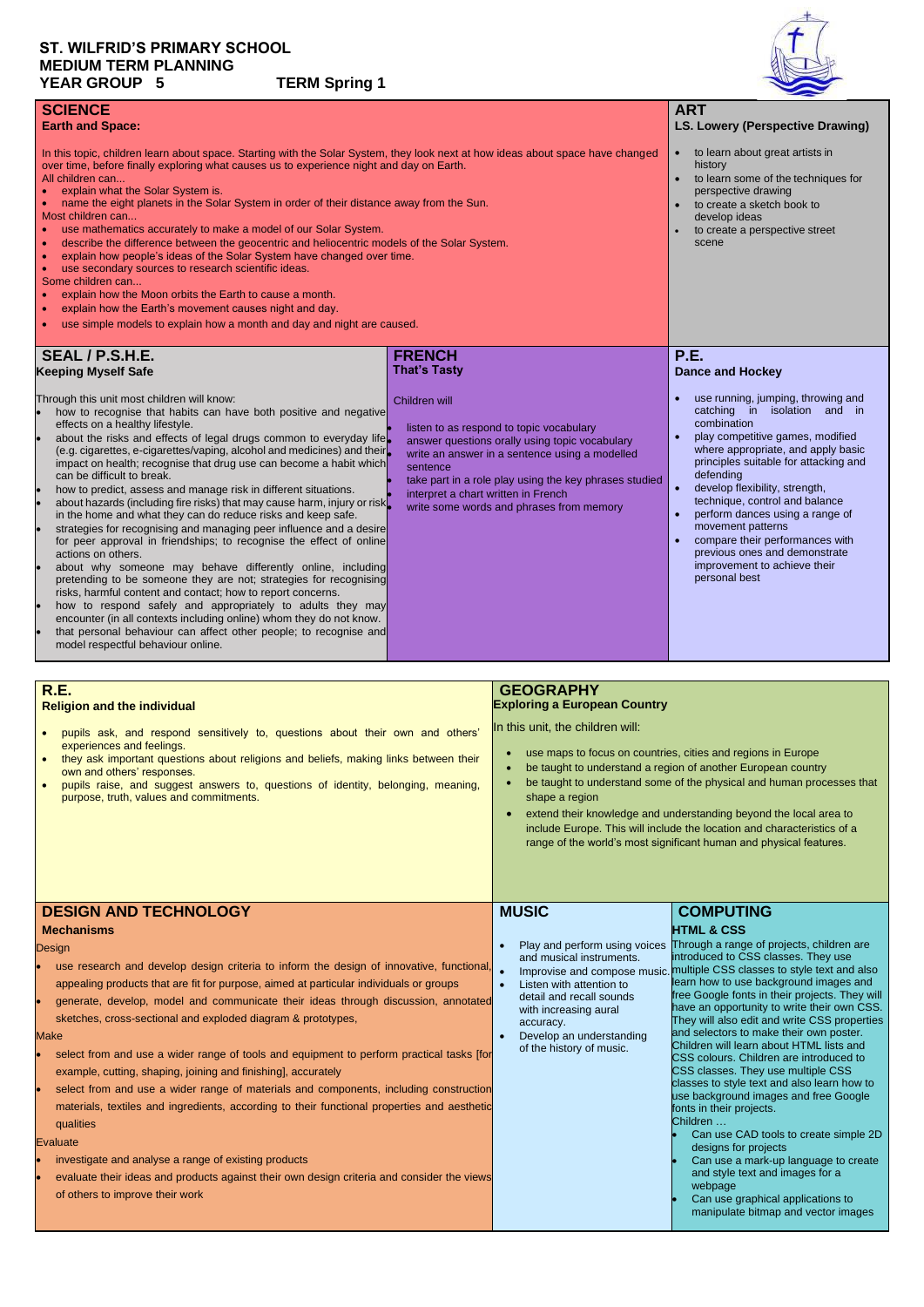# **ST. WILFRID'S PRIMARY SCHOOL MEDIUM TERM PLANNING YEAR GROUP 5 TERM Spring 2**



| <b>SCIENCE</b>                                                                                                           |                                                     | <b>ART</b>                                             |
|--------------------------------------------------------------------------------------------------------------------------|-----------------------------------------------------|--------------------------------------------------------|
| <b>Animals including humans:</b>                                                                                         | <b>LS. Lowery (Perspective Drawing)</b>             |                                                        |
| In this topic children look at and describe the changes as humans develop to old age. Pupils draw a timeline to indicate |                                                     |                                                        |
| stages in the growth and development of humans and learn about the changes experienced in puberty.                       | to learn about great artists in history             |                                                        |
| All children can                                                                                                         |                                                     | to learn some of the techniques for                    |
| describe some of the changes that happen as children grow up into                                                        |                                                     | perspective drawing                                    |
| adults.                                                                                                                  |                                                     | to create a sketch book to develop                     |
| give an explanation of what happens during pregnancy.                                                                    |                                                     | ideas                                                  |
| describe how various mammals have different gestation periods.<br>$\bullet$                                              |                                                     | to create a perspective street scene                   |
| describe some of the changes that happen during puberty.<br>$\bullet$                                                    |                                                     |                                                        |
| Most children can                                                                                                        |                                                     |                                                        |
| describe how our height changes as we get older.<br>$\bullet$                                                            |                                                     |                                                        |
| present scientific data accurately in a variety of ways and identify a pattern in it.<br>$\bullet$                       |                                                     |                                                        |
| describe some of the changes that happen as we reach old age.<br>$\bullet$                                               |                                                     |                                                        |
| discuss some of the problems that old people face.<br>$\bullet$                                                          |                                                     |                                                        |
| explain some of the reasons why humans are living longer.<br>$\bullet$                                                   |                                                     |                                                        |
| Some children can                                                                                                        |                                                     |                                                        |
| describe how various mammals have different gestation                                                                    |                                                     |                                                        |
| periods.                                                                                                                 |                                                     |                                                        |
| describe some of the problems caused by humans living                                                                    |                                                     |                                                        |
| longer.                                                                                                                  |                                                     |                                                        |
| interpret and identify patterns from scientific data.                                                                    |                                                     |                                                        |
| develop and create solutions for the problems associated with old                                                        |                                                     |                                                        |
|                                                                                                                          |                                                     |                                                        |
|                                                                                                                          |                                                     |                                                        |
| <b>P.S.H.E./R.S.E.</b>                                                                                                   | <b>FRENCH</b>                                       | <b>P.E.</b>                                            |
| <b>Rights and Responsibilities</b>                                                                                       | <b>Family and Friends</b>                           | <b>Dance ad Hockey</b>                                 |
|                                                                                                                          |                                                     |                                                        |
| Through this unit most children will be know:                                                                            | Children will                                       | use running, jumping, throwing and                     |
| how to discuss and debate topical issues, respect other people's                                                         |                                                     | catching in isolation and in combination               |
| point of view and constructively challenge those they disagree with.                                                     | · join in traditional songs and rhymes;             | play competitive games, modified where                 |
| how to assess the reliability of sources of information online; and                                                      | • recognise rhyming sounds;                         | appropriate, and apply basic principles                |
| how to make safe, reliable choices from search results.                                                                  | • use 1st person possessive adjectives confidently  | suitable for attacking and defending                   |
| about the relationship between rights and responsibilities.                                                              | and recognise that third person is different;       | develop flexibility, strength, technique,<br>$\bullet$ |
| ways of carrying out shared responsibilities for protecting the                                                          | introduce family members;                           | control and balance                                    |
| environment in school and at home; how everyday choices can                                                              | • say what sort of home they live in and name items | perform dances using a range of<br>$\bullet$           |
| affect the environment (e.g. reducing, reusing, recycling; food                                                          | inside;                                             | movement patterns                                      |
| choices).                                                                                                                | · give a simple opinion about a named animal or     | compare their performances with previous               |
| to value the different contributions that people and groups make to                                                      | object;                                             | ones and demonstrate improvement to                    |
| the community.                                                                                                           | • construct a simple sentence about a variety of    | achieve their personal best                            |
| to recognise that people have different attitudes towards saving                                                         | topics.                                             |                                                        |
| and spending money; what influences people's decisions; what                                                             |                                                     |                                                        |
| makes something 'good value for money'.                                                                                  |                                                     |                                                        |
| that people's spending decisions can affect others and the                                                               |                                                     |                                                        |
| environment (e.g. Fair trade, buying single-use plastics, or giving                                                      |                                                     |                                                        |
| to charity).                                                                                                             |                                                     |                                                        |
| to recognise that people make spending decisions based on                                                                |                                                     |                                                        |
| priorities, needs and wants.                                                                                             |                                                     |                                                        |

| R.E.                                                                                                                                                                                                                                                                                                                                                                                                                                                                                                                                                   | <b>HISTORY</b>                                                                                                                                                                                                                                                                                                                                                                                                                                                                                                                                                                                                                                                                                                                                                                                                                                                                                                                                                                        |
|--------------------------------------------------------------------------------------------------------------------------------------------------------------------------------------------------------------------------------------------------------------------------------------------------------------------------------------------------------------------------------------------------------------------------------------------------------------------------------------------------------------------------------------------------------|---------------------------------------------------------------------------------------------------------------------------------------------------------------------------------------------------------------------------------------------------------------------------------------------------------------------------------------------------------------------------------------------------------------------------------------------------------------------------------------------------------------------------------------------------------------------------------------------------------------------------------------------------------------------------------------------------------------------------------------------------------------------------------------------------------------------------------------------------------------------------------------------------------------------------------------------------------------------------------------|
|                                                                                                                                                                                                                                                                                                                                                                                                                                                                                                                                                        |                                                                                                                                                                                                                                                                                                                                                                                                                                                                                                                                                                                                                                                                                                                                                                                                                                                                                                                                                                                       |
| Easter:                                                                                                                                                                                                                                                                                                                                                                                                                                                                                                                                                | What was important to our local Victorians?                                                                                                                                                                                                                                                                                                                                                                                                                                                                                                                                                                                                                                                                                                                                                                                                                                                                                                                                           |
| retell religious stories from the Easter festival.<br>identify some religious practises that are shown at Easter.<br>respond sensitively to the experiences, values and concerns of<br>those who celebrate two of the festivals.<br>describe some religious beliefs, practises and features connected<br>with Easter.<br>show understanding of how festivals contribute to a feeling of<br>belonging.<br>show an understanding of how beliefs and stories are important<br>in the festival.<br>ask questions about experiences of those who celebrate. | In this unit, the children will investigate their local area during Victorian times. They will<br>discover what remains from that period, and why that might be an issue today. If the<br>immediate area contains little evidence of the Victorian period then you may need to go<br>further afield. It is alternatively feasible to approach this unit looking at an alternative time<br>period and making adaptations to suit your local area.<br>All children can:<br>• know when the Victorians lived<br>• identify a Victorian building<br>• talk about the evidence we have for Victorian times.<br>Most children can:<br>• understand that things changed during Victoria's long reign • talk about why something<br>is significant<br>· differentiate between fiction and fact as a form of useful evidence.<br>Some children can:<br>• realise that some things stayed the same during Victoria's long reign<br>• devise their own criteria for why something is significant |

understand that not all Victorians felt the same way about things.

# **MUSIC**

- play and perform using voices and musical instruments.
- improvise and compose music.
- listen with attention to detail and recall
- sounds with increasing aural accuracy.
- develop an understanding of the history of music.

# **COMPUTING**

## **Radio**

This unit allows children to use software and digital devices for recording sound. Based around the theme of a Radio Station, it is designed to encourage a creative approach that includes interviewing, making adverts and using jingles. Other software is incorporated where children write scripts and design additional advertising for their Radio Station. Opportunities are included for children to present, listen, review and evaluate their own content as well as professional and commercial examples, plus those created by their peers.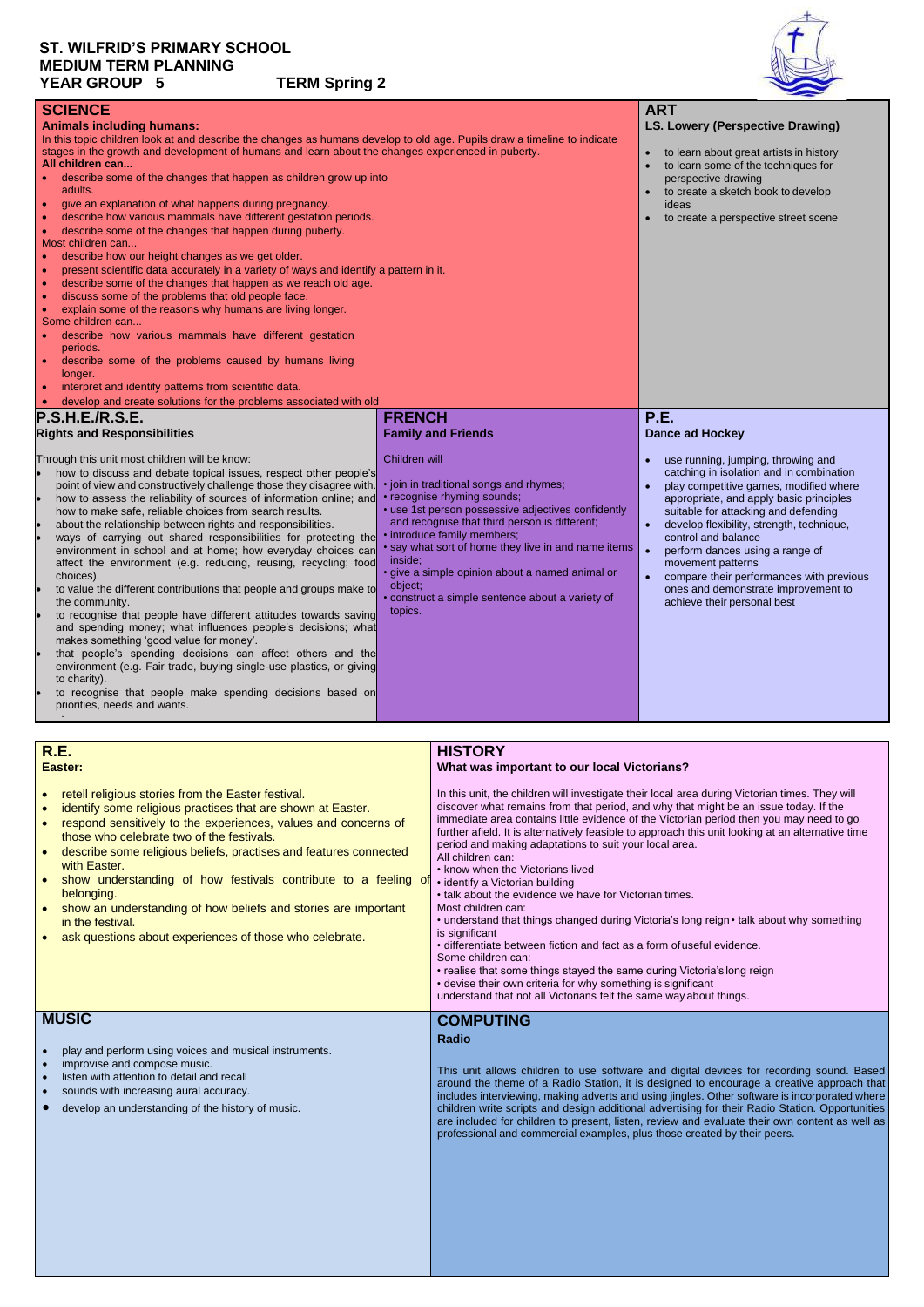# **ST. WILFRID'S PRIMARY SCHOOL MEDIUM TERM PLANNING YEAR GROUP 5 TERM Summer 1**

| <b>SCIENCE</b><br><b>Living Things and their Habitats</b><br>In this topic children look at life cycles of various species including mammals, amphibians and birds. They also look at and<br>describe the life process of reproduction in plants and animals.<br>All children can<br>explain how plants reproduce.<br>explain how new plants can be grown from cuttings and bulbs.<br>Most children can<br>describe the differences in the life cycles of different animals.<br>describe the process of reproduction in some animals.<br>report and present their findings from enquiries.<br>Some children can<br>explain the differences between the life cycles of different animals.                                                                                                                                                                                                                                                                   |                                                                                                                                                                                                                                                                                                                                              | <b>ART</b><br><b>Matt Sewell - illustrator</b><br>to create sketch books to record their<br>observations and use them to review and<br>revisit ideas.<br>to improve their mastery of art and design<br>techniques, including drawing, painting and<br>sculpture with a range of materials [for<br>example, pencil, charcoal, paint, clay]<br>about great artists, architects and designers<br>in history. |
|------------------------------------------------------------------------------------------------------------------------------------------------------------------------------------------------------------------------------------------------------------------------------------------------------------------------------------------------------------------------------------------------------------------------------------------------------------------------------------------------------------------------------------------------------------------------------------------------------------------------------------------------------------------------------------------------------------------------------------------------------------------------------------------------------------------------------------------------------------------------------------------------------------------------------------------------------------|----------------------------------------------------------------------------------------------------------------------------------------------------------------------------------------------------------------------------------------------------------------------------------------------------------------------------------------------|-----------------------------------------------------------------------------------------------------------------------------------------------------------------------------------------------------------------------------------------------------------------------------------------------------------------------------------------------------------------------------------------------------------|
| <b>P.S.H.E./R.S.E.</b><br><b>Being my Best</b>                                                                                                                                                                                                                                                                                                                                                                                                                                                                                                                                                                                                                                                                                                                                                                                                                                                                                                             | <b>FRENCH</b><br><b>School Life</b>                                                                                                                                                                                                                                                                                                          | <b>P.E.</b><br><b>Athletics</b>                                                                                                                                                                                                                                                                                                                                                                           |
| Through this unit most children will be know:<br>how to make informed decisions about health.<br>about the elements of a balanced, healthy lifestyle.<br>about choices that support a healthy lifestyle, and recognise what might<br>influence these.<br>how to recognise that habits can have both positive and negative effects on a<br>healthy lifestyle.<br>about what constitutes a healthy diet; how to plan healthy meals;<br>benefits to health and wellbeing of eating nutritionally rich foods;<br>risks associated with not eating a healthy diet including obesity and tooth<br>decay.<br>about the risks and effects of legal drugs common to everyday life (e.g.<br>cigarettes, e-cigarettes/vaping, alcohol and medicines) and their impact on<br>health;<br>recognise that drug use can become a habit which can be difficult to break.<br>about why people choose to use or not use drugs (including nicotine, alcohol<br>and medicines). | listen and respond to topic<br>vocabulary; answer questions orally<br>using the topic vocabulary;<br>answer questions in writing using the<br>topic vocabulary;<br>take part in a conversation with a<br>partner and show it to an audience.<br>use the pronouns 'il' and 'elle' to<br>replace a person's name;<br>use a comparative adverb. | Children will:<br>develop flexibility, strength, technique, control<br>and balance through athletics<br>take part in outdoor and adventurous activity<br>challenges both individually and within a team<br>compare their performances with previous<br>ones and demonstrate improvement to achieve<br>their personal best                                                                                 |

#### **R.E. Beliefs and Questions: Islam and Hinduism** • to describe what personal beliefs are held and why. • to consider and express questions about beliefs which may not have answers. • to find out about the religion of Islam. • to find out about the religion of Hinduism. • to understand that people have different beliefs. • to ask questions to better understand a religion that is not my own. to recognise the similarities and differences between my beliefs and those from other religions. • to realise that different people influence our beliefs and why this can be a good or bad thing. **HISTORY Why should we thank the Ancient Greeks?** In this unit, the children will look at a variety of sources that show political, social and cultural aspects of Ancient Greek life. They will consider the achievements and legacy of the Ancient Greeks, and how they influenced the world in which we live today. All children can: • identify some achievements of the Ancient Greeks • outline some aspects of life in Ancient Greece • understand some of the evidence available to reconstruct the history of Ancient Greece. Most children can: • identify examples of achievements of the Ancient Greeks • describe aspects of Greek life among several groups • use sources to draw conclusions about Ancient Greece. Some children can: • critically evaluate the legacy of the Ancient Greeks

• explain variations in Greek life in different places and over time

use a range of sources to construct historical accounts of Ancient Greece.

# **MUSIC**

- play and perform using voices and musical instruments.
- improvise and compose music.
- listen with attention to detail and recall
- sounds with increasing aural accuracy.
- develop an understanding of the history of music.

# **COMPUTING 3D Modelling**

By the end of this unit all children should be able to:

- Draw 2D shapes or lines.
- Draw simple 3D models.
- Manipulate 2D shapes into 3D shapes.
- Import 3D models from the 3D warehouse.
- Use a range of SketchUp tools including: shape, push, pull, orbit, pan, zoom, erase and fill.